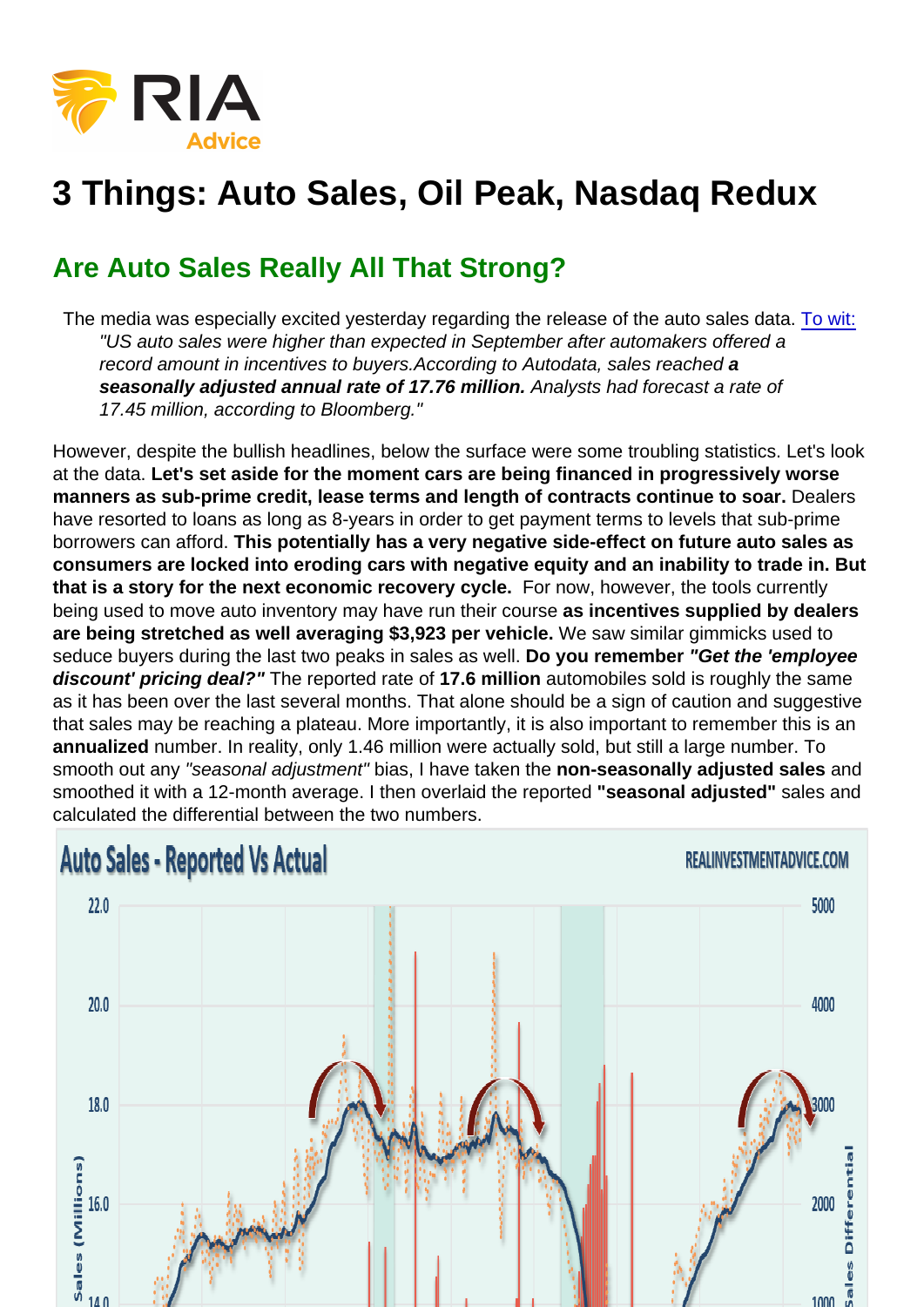As shown, the reports tend to substantially OVER estimate sales during growth cycles and UNDERestimate during recessions. Importantly, notice that in the most recent reporting period, sales are currently running at levels that have been historically unsustainable. The problem with general media commentary and analysis is the focus on a "single" data point rather than the "trend" of the series. The chart below shows us two important points.

The first is that while the "annualized" reported sales number was near the highest in 10-years, the historical average of cars sold is still at levels below both previous peaks. Secondly, and more importantly, is both previous peaks in total auto sales were preceded by a decline in the annual percentage change of cars sold. Since 2013, the rate of change in auto sales has declined markedly even as inventories continue to build. This explains the push for dealer incentives, subprime credit loans, longer loan terms, and special lease provisions to continue to push inventory out. Lastly, all of this data suggests that the auto sales cycle is very long in the tooth and the economy is likely weaker than the latest "annualized" run of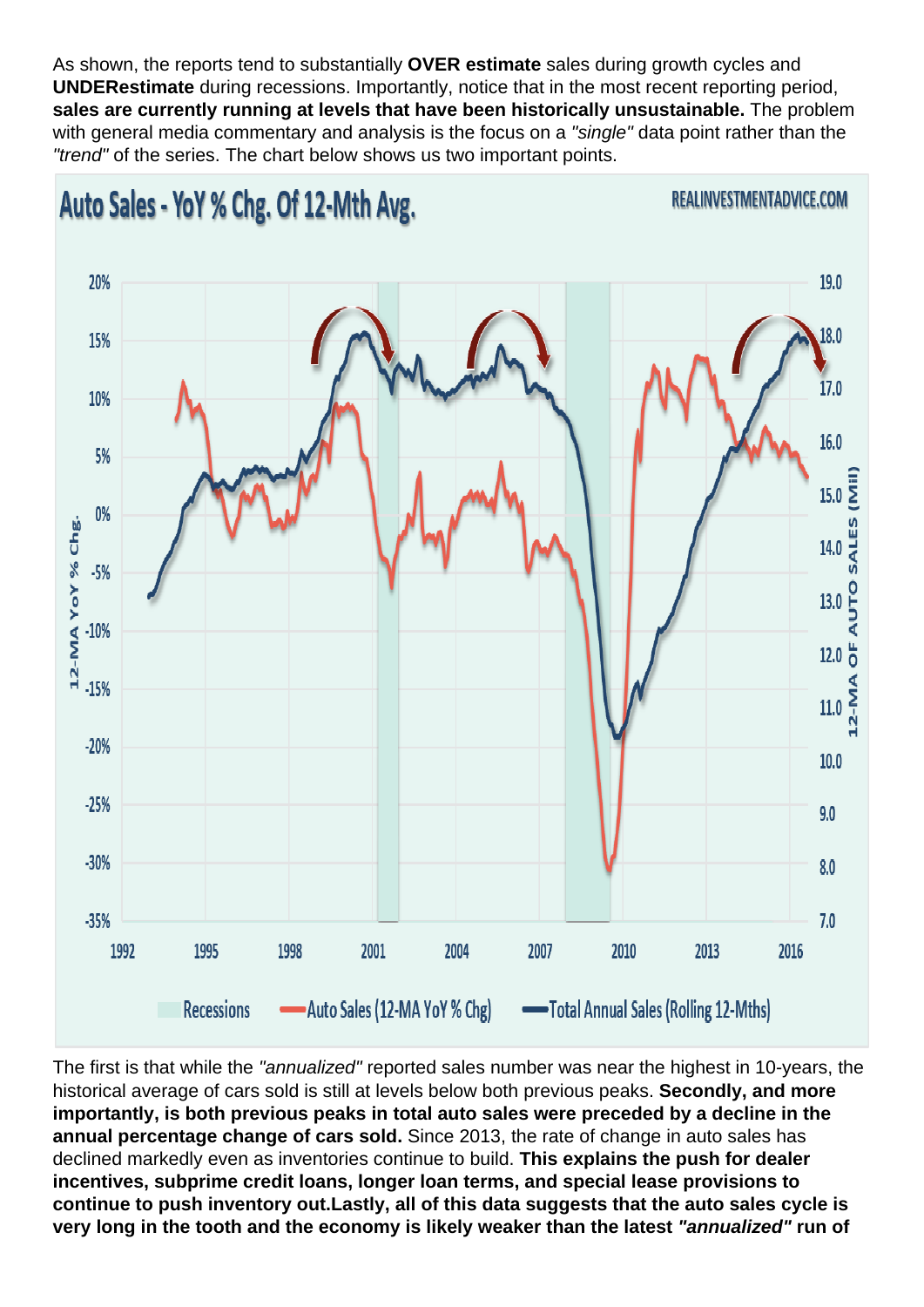auto sales suggests. As we saw at both previous peaks in auto sales, the push to sell autos at "any cost" has generally ended poorly. But this chart from Eric Bush via GaveKal really sums it up best - the recovery wasn't as good as advertised and it appears to be ending.

## What's Up? Oil Prices

 Besides interest rates, I also cover oil and energy prices on a regular basis in the weekly enewsletter. [At the beginning of September I wrote:](https://realinvestmentadvice.com/market-review-update-09-02-16/)

"In July I suggested, as shown in the longer term oil chart below, there was little to suggest a recovery back to old levels in oil prices anytime soon. With oil prices back to extreme overbought conditions, a retracement to \$35 or \$40/bbl would not be surprising particularly if, and when, the US Dollar strengthens."

That call was quite prescient as declined almost back to \$40/bbl shortly after that writing. However, not only did we retrace back to almost \$40 once, but twice. With oil prices now back at extreme overbought levels (green dots on top), a triggering of a longer term sell signal will likely see a push back towards the \$35-40/bbl range. Importantly, with oil prices below the downtrend line, the pressure currently remains to the downside.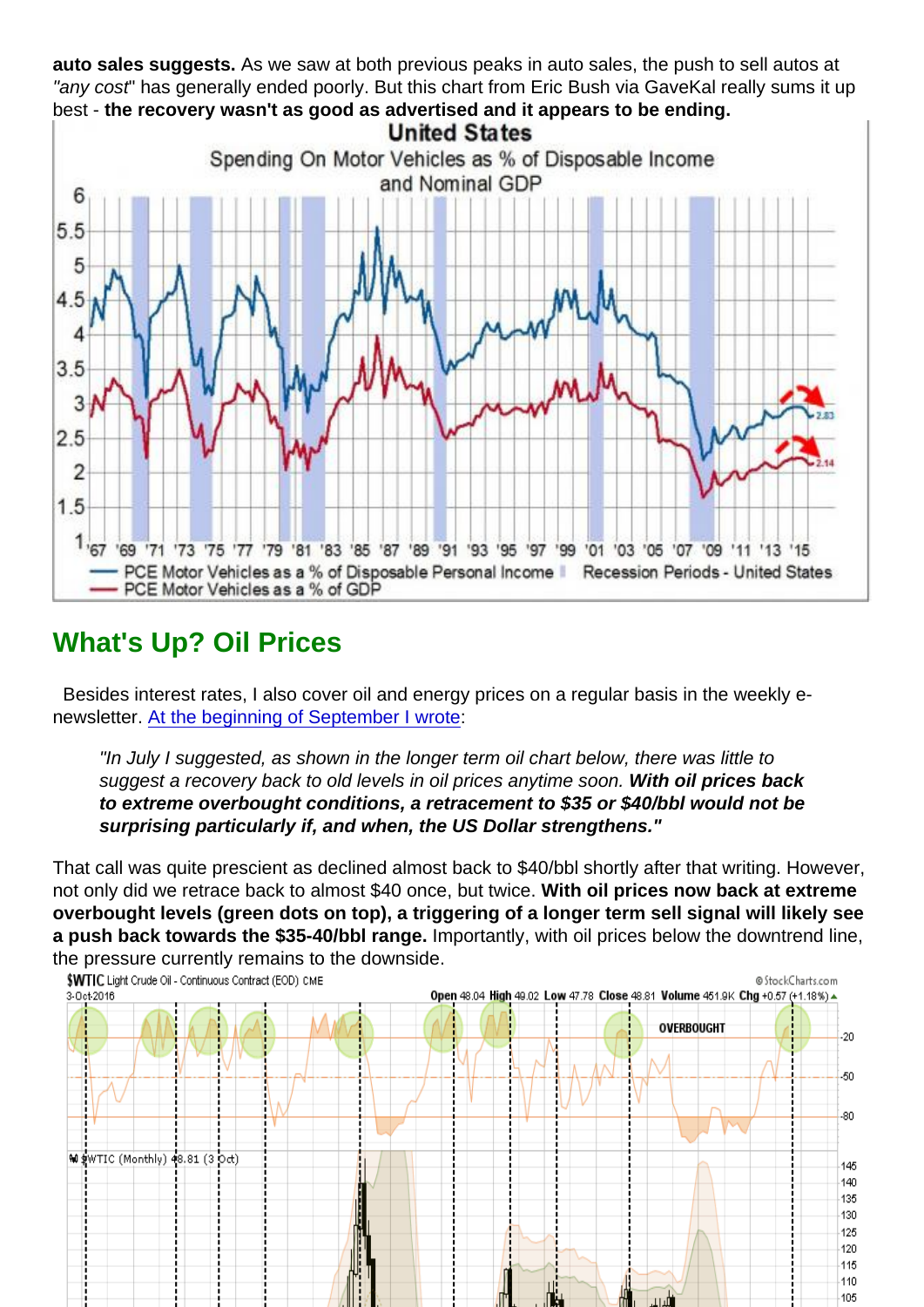However, the recent push higher in oil prices, due to the announcement that OPEC might possibly, maybe, hopefully, cap output at August record levels has gotten commodity traders excited, or rather, scared the bejeebers out of the oil shorts. The reality is the " deal" was nothing more than an agreement to maybe, possibly, hopefully, consider talking about a potential agreement in November. The "deal" will very likely fall apart well before then. The chart below shows the previous high correlation, as would be expected, between energy stocks and oil prices. The divergence in early 2014 is what prompted my call back then to begin reducing exposure to energy stocks. Importantly, the deviation between oil prices and energy-related investments is expanding once again as individuals chase stocks at a time when prices are well detached from underlying fundamentals. Hindsight bias, which is buying something based on past performance hoping it will repeat, is a very dangerous method of investing.

There is still a significant amount of unwinding left in the energy space as production is still far outstripping demand. If the collapse in China continues, or when the U.S. economy slips into the next recession, it is likely that oil prices will drop back into the low \$30's which will put additional pressure on energy company related earnings. Furthermore, exuberance is still high. Great buying opportunities come when the markets become convinced that oil prices and energy companies are "eternally dead." We are not there just yet.

## Technicals Suggest A Nasdaq Redux

 There has been quite a lot of discussion in the past year about the strength of Technology stocks and the return to "Nasdaq 5000." Of course, such lofty heights also bring out the arguments over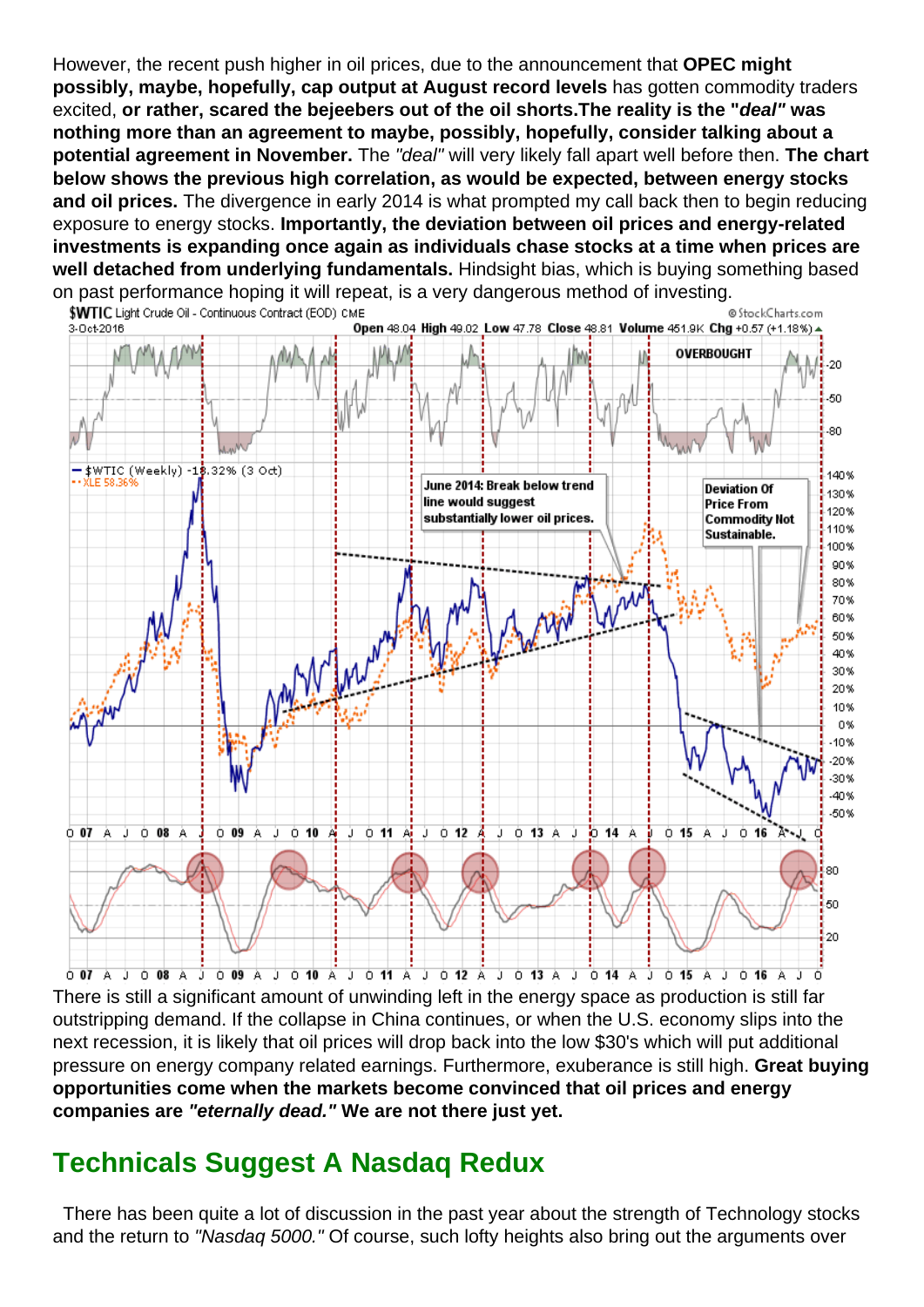various valuation metrics and whether, or not, this is the next "dot.com" bubble. Yes, for sure, "this time is different" than 2000 as many of the companies leading the technology charge actually do make money. However, while making money is important, it does not nullify the aspects of exuberant price movements and momentum chasing. First, let's take a look at the current valuations of the big-5 technology stocks: GOOG, AAPL, NFLX, FB, and AMZN.

(Note: In order for a company to maintain a Price / Sales ratio of 2.0 it must grow sales at roughly 20% every year indefinitely to maintain that ratio with a respective price increase. In other words, it is very difficult for a company to consistently grow sales at that pace.)

With the exception of AAPL, there is little argument that technology overall is pushing the upper limits of valuations. But, for the sake of argument, let's set aside the fundamental arguments for a moment and focus on the technical backdrop. First, as shown below, the current price consolidation, [as I discussed with respect to the S&P 500 on Tuesday,](https://realinvestmentadvice.com/technically-speaking-2400-or-bust/) is quickly reaching a decision point. A break to the upside should see a rather sharp advance into the end of the year while a break to the downside would produce a relative decline.